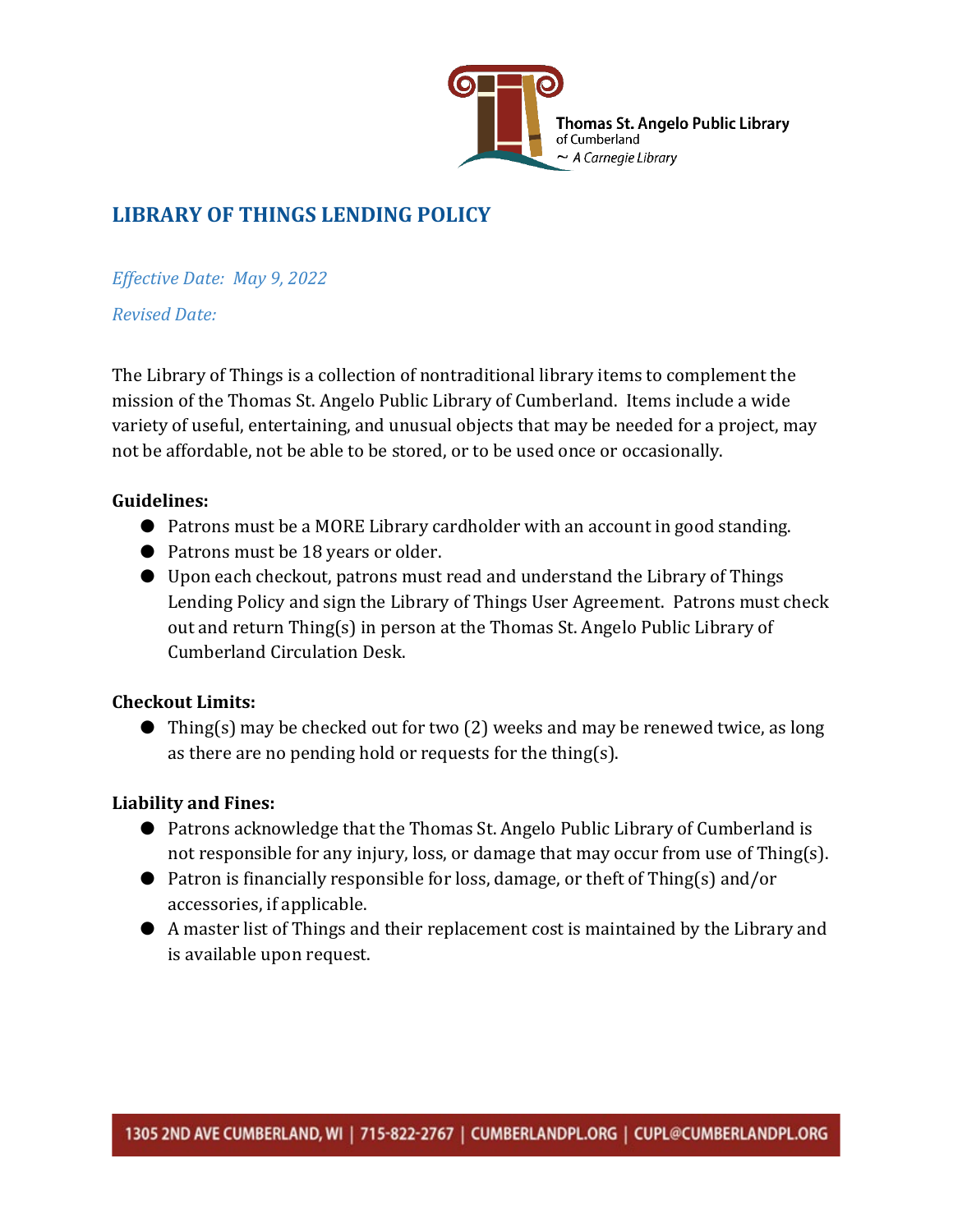#### **Care and Operation:**

- Patrons agree to use and operate Thing(s) in compliance with the Thomas St. Angelo Public Library of Cumberland's policy and manufacturer's recommended guidelines and instructions.
- $\bullet$  Patrons agree to use care when handling and using Thing(s).
- Patrons shall not make any modification or alterations to Thing(s).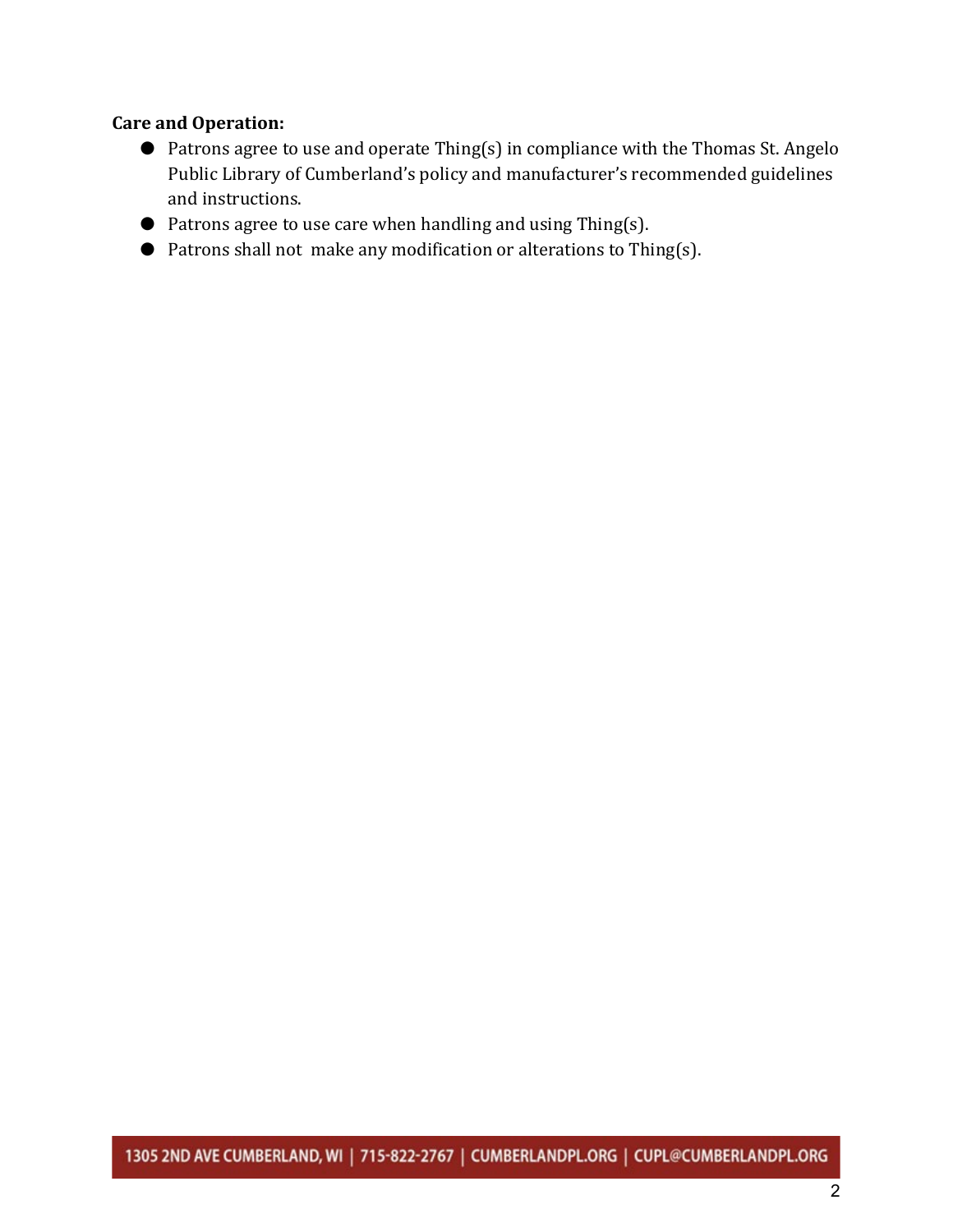

## **Library of Things User Agreement**

| First and Last Name | Date  |
|---------------------|-------|
|                     |       |
| Address             | Phone |

In order to borrow a Library of Things Item, you must meet the following guidelines:

- Be at least 18 years old.
- Have a current MORE library card and be in good standing.

By signing this Agreement I agree to the following terms and conditions:

- $\bullet$  I accept full responsibility for the Library of Thing item(s) while it is checked out to me.
- I will not attempt to alter the Library of Thing item(s).
- I will return the Library of Thing item in person to a library staff member at the circulation desk within 14 days of the date of this Agreement (the "Return Date").
- I accept full financial responsibility for the Library of Thing item(s) and agree to pay all costs associated with damage to or loss of the Library of Thing item(s) and/or the accessories while checked out to me. (Replacement cost is  $\frac{1}{2}$   $\frac{1}{2}$   $\frac{1}{2}$
- I understand that the library may use any appropriate means to collect the amount owed by me for fees, damages, or loss associated with my use of the Library of Things item(s).
- $\bullet$  If I encounter a problem with the Library of Thing item(s), I will return it and all its component parts to the library immediately and inform library staff of the problems I encountered.
- Failure to pay any fee, damages, or loss associated with my use of the Library of Thing item(s) may result in the library banning me from using the library services or entering the library premises.

I have read and agree to these terms and conditions as well as the library's Library of Things Policy and agree to use the item(s) in a responsible manner, consistent with the educational and informational purposes for which they are provided and not for any unauthorized, unethical, or illegal purposes.

### **DISCLAIMER OF WARRANTY**

The Thomas St. Angelo Public Library of Cumberland makes no warranties, oral or written, express or implied, as to any matter whatsoever, including, without limitation, warranties as to the condition, merchantability, design or operation of the equipment, its fitness for any particular purpose, the quality or capacity of the materials in the equipment, or the workmanship in the equipment, all of which are hereby waived by the person signing below. The employees and agents of the Thomas St. Angelo Public Library of Cumberland are not authorized to make any warranties, representations, or promises in regards to the thing borrowed by the person signing below.

### **WAIVER AND RELEASE OF CLAIMS**

1305 2ND AVE CUMBERLAND, WI | 715-822-2767 | CUMBERLANDPL.ORG | CUPL@CUMBERLANDPL.ORG